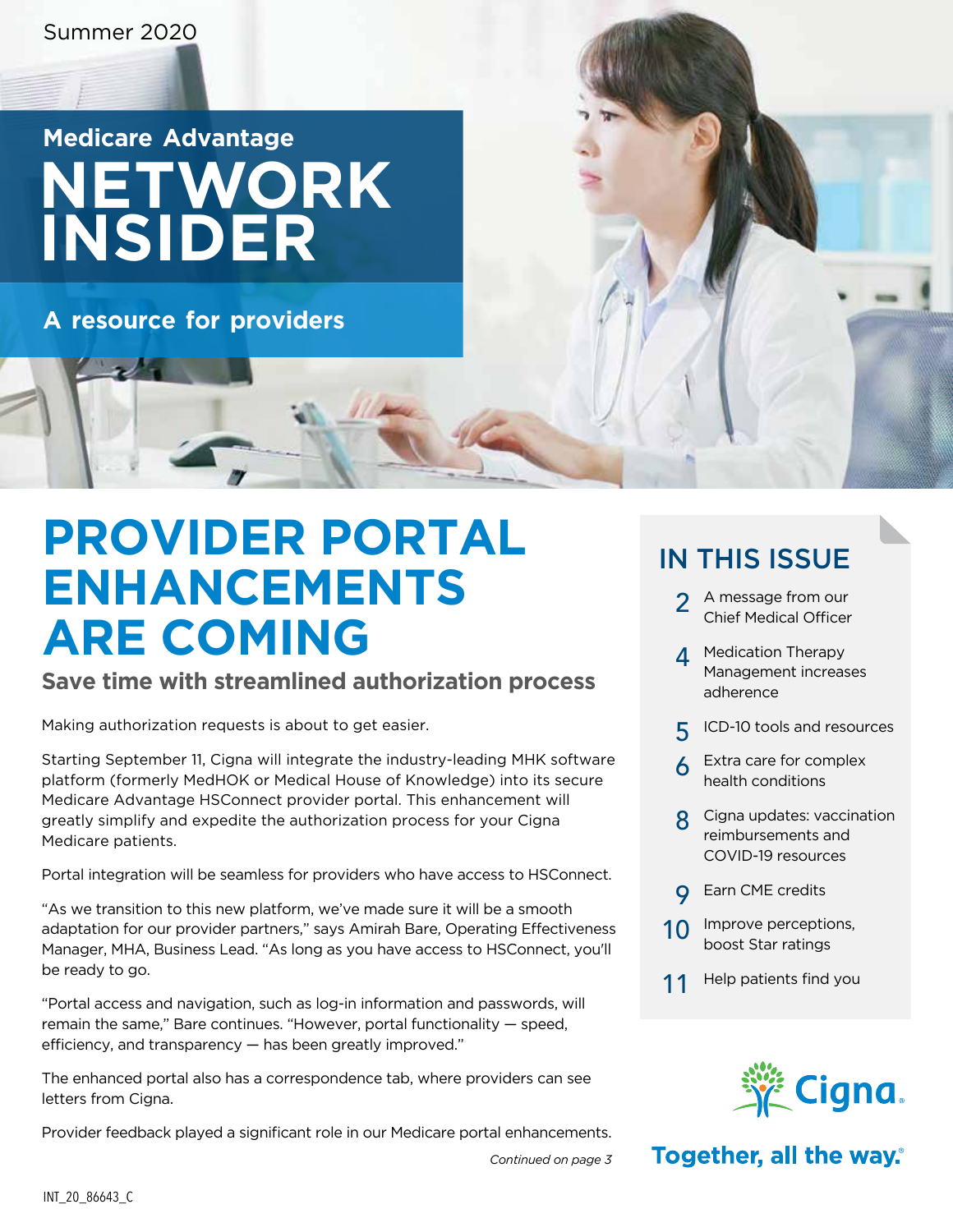

# **PROVIDER PORTAL ENHANCEMENTS ARE COMING**

Continued from page 1

**A MESSAGE FROM OUR CHIEF MEDICAL OFFICER**

Our team approach to health care is a theme we emphasize often when communicating with your Cigna Medicare patients. I've never been prouder to be part of that team than I am now, as we navigate the COVID-19

pandemic together. Thank you for your commitment to providing continuity of care in the face of such an unprecedented event.

This crisis remains fluid, and requires vigilant monitoring to stay on top of the latest testing and treatment plans. For updates, visit **[MedicareProviders.Cigna.com](http://MedicareProviders.Cigna.com)**.

You'll see a common theme in this issue of *Network Insider* that underscores our commitment to a team



approach: how we collaborate with you to provide resources that augment patient care. On [page 6,](#page-3-0) we discuss several no-cost programs you can offer patients to enhance their treatment plans.

I'm excited to share some upcoming upgrades we're making to our HSConnect provider portal. Our cover article describes several new capabilities that will translate to more streamlined transactions and a much more user-friendly experience.

Gina M. Conflitti, MD, MBA, FACP Cigna Chief Medical Officer Government Business

<span id="page-1-0"></span>

**Gina M. Conflitti, MD, MBA, FACP**

"We appreciate the feedback from our provider partners regarding their portal needs and how we can better support their practice  $-$  we heard you!" says Bare. "We hope you'll reach out to your Network Operations Representative to let us know about your user experience with this new portal platform, which will help determine future site enhancements."

#### **Go-live and training**

While providers will have access to the benefits of this new platform starting September 11, training prior to the launch is highly recommended.

Web-based training will be offered to providers in late August and continue through the end of September. You will be notified soon regarding details. Contact your local Network Operations Representative for more information.

#### **Requesting portal access**

For portal access or to create an account, go to **[MedicareProviders.Cigna.com](http://MedicareProviders.Cigna.com)** > HSConnect Provider Portal.

#### **Questions?**

Questions about the portal? Our team is ready to help you. Call our dedicated HSConnect Help Desk at **1-866-952-7596**, option 2, 7 a.m.-4:30 p.m. CST.

# **INFORMATION YOU NEED**

**... when you need it**

Visit our provider website at **[MedicareProviders.Cigna.com](https://medicareproviders.cigna.com/)** for:

- > Secure portal access for authorizations, eligibility and claims status
- > Prior authorization requirements
- > Forms and practice support
- > Patient benefits information
- > 2020 Provider Manual
- > COVID-19 billing guidelines and FAQs
- > ICD-10 coding & documentation
- > Formulary guide and pharmacy resources
- > Quick Reference Guide to key resources
- > Provider newsletters

Can't locate what you need? Our Provider Customer Service team is ready to assist you, Monday-Friday, 8 a.m. - 5 p.m. CST at **1-800-230-6138**.

#### **What the portal enhancement means to you**

- > Get expedited approvals (some at the time of entry)
- > Request any inpatient and outpatient Medicare service electronically
- > Eliminate the need to call or fax
- > Attach all required documentation of any size
- > Review the status of requests in real time, 24/7
- > Receive a reference number for each request
- > Immediate faxing of decision letters for provider records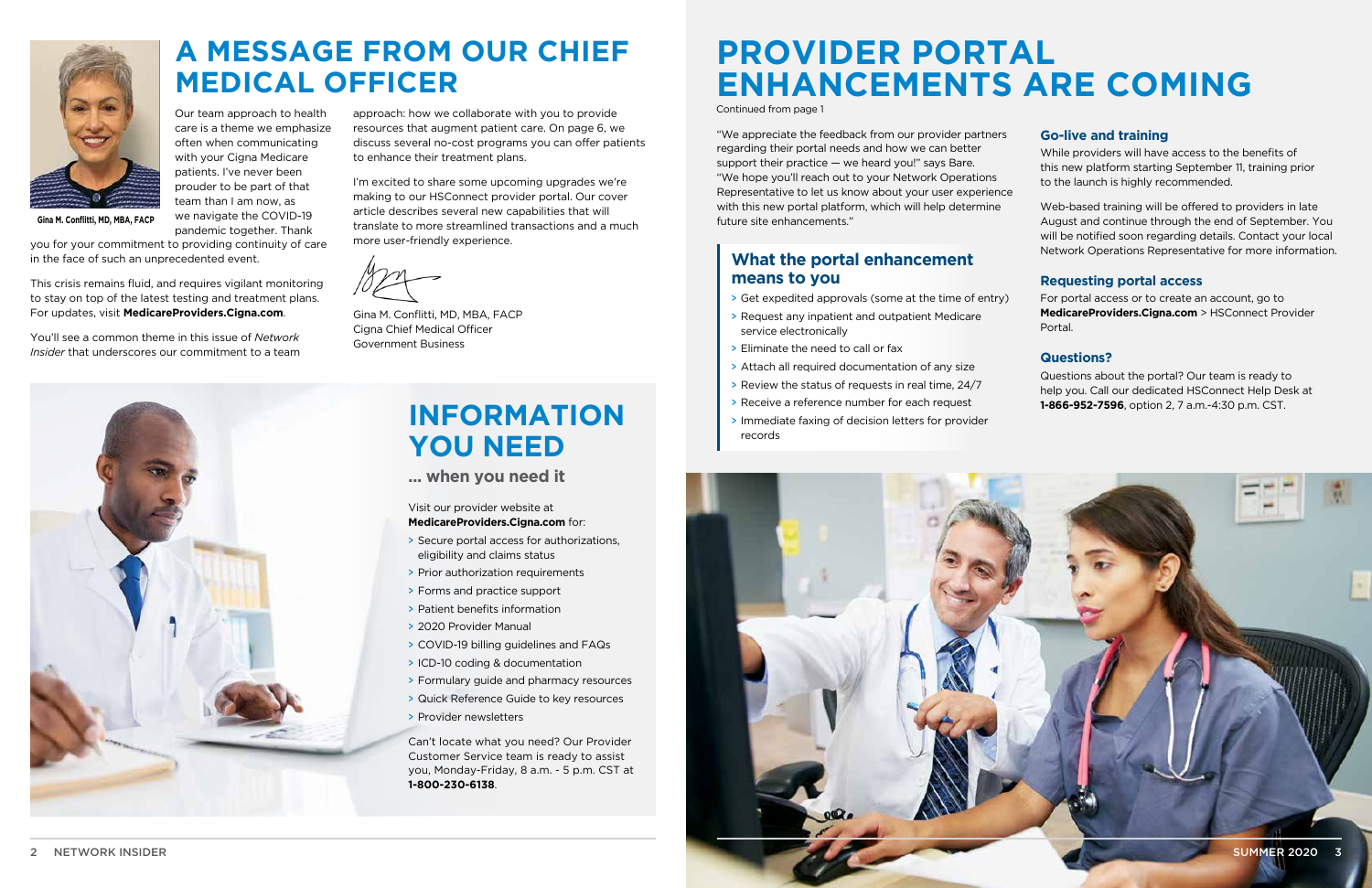## **MEDWATCH Adverse drug event reporting tool**

**The problem:** Because clinical trials may not reveal *all* potential safety concerns, especially after a drug or product is marketed, the FDA relies on health professionals to voluntarily report adverse events.

**A solution:** If your patients experience adverse events with a medication (e.g., unexpected side effect) or medical product (e.g., quality issue), you can report it through MedWatch, a safety tool provided by the U.S. Food and Drug Administration (FDA).

Using Form 3500, you can submit reports:

- > Online: **[FDA.gov/safety/MedWatch](https://www.fda.gov/safety/medwatch-fda-safety-information-and-adverse-event-reporting-program)** (also sign up for safety alerts)
- > By phone: **1-800-332-1088**
- > By fax: 1-800-332-0178

## **DECODING THE CODES**

#### **Tools to boost documentation accuracy, reimbursement speed**

The complexities of coding and documentation can be daunting and time-consuming, especially when it comes to chronic diseases. These user-friendly tools and resources can ease the load and ensure more reliable results.

- Cigna will arrange regular deliveries of these reports to you and your staff.
- Start using these reports to enhance documentation and coding compliance.
- Contact your Network Operations Representative to learn more.

#### **ICD-10 digital guide**

Cigna's ICD-10 Provider Partnership Guide is a digital resource that helps clinicians hone their coding and documentation skills. The easy-to-navigate guide includes tips and best practices, a quick-reference section and in-depth disease-specific information.

View/download it at **[MedicareProviders.Cigna.com](http://MedicareProviders.Cigna.com)** > ICD-10 Coding and Documentation..

#### **Documentation & coding compliance reports**

These reports make it easier for you to determine if your documentation and coding meets Cigna's best practice standards. Built using ICD-10 and CPT codes, they are specifically developed to support your practice.

#### **Need to correct a previously submitted diagnosis?**

We can help. Contact the Provider Education Specialist, or email [CCQI@Cigna.com](mailto:CCQI@Cigna.com) for research and review. A copy of Cigna's *Best Practices For Documentation and Coding* is available at **[MedicareProviders.Cigna.com](http://MedicareProviders.Cigna.com/ICD-10)** > ICD-10 Coding and Documentation.

#### **Compliance concerns?**

To report suspected or detected Medicare program non-compliance, contact: Cigna Medicare Advantage c/o Compliance Department P.O. Box 20002, Nashville, TN 37202 **1-800-230-6138** | Monday - Friday, 8 a.m. - 6 p.m. CST

# <span id="page-2-0"></span>**IMPROVE OUTCOMES, BOOST ADHERENCE**

Achieving desired medication therapy outcomes relies on a number of factors: maintaining optimal adherence, identifying care gaps, reducing barriers and finding potential cost-saving opportunities. Cigna's Medication Therapy Management (MTM) program can help you achieve these goals for your Cigna Medicare patients.

#### **How MTM works**

- > Eligible patients are automatically enrolled and encouraged to complete a Comprehensive Medication Review (CMR) prior to their annual wellness visit
- > No cost to the patient
- > In 2020, participants must:
- Have at least three of the following conditions: congestive heart failure (CHF), diabetes, dyslipidemia, hypertension, osteoporosis
- Take at least seven Part D drugs from select classes
- Be likely to incur annual costs of \$4,255 or more for covered drugs

#### **How CMRs work**

堂 Cigna.

The CMR is a key component of MTM:

- > Cigna pharmacists review your Cigna Medicare patient's medication regimen (e.g., prescription and over-the-counter medications, herbal therapies, dietary supplements).
- > If any potential drug therapy problems (DTPs) are identified, the prescribing providers and/or primary care provider (PCP) are notified and provided with the patient's prior four-month medication history.
- > After their consultation with the pharmacist, the patient receives a letter listing all reviewed medications and an action plan to share with their PCP.

Your eligible Cigna Medicare patients can call **1-800-625-9432** to initiate their annual CMR.

#### *CMR completion rates impact Part D Star ratings, so it's important to encourage your patients to complete it.*

Medicare Advantage Part D Partnership Guide



### **PHARMACY-RELATED COMMUNICATION RESOURCES FOR YOUR PRACTICE**

Visit **[MedicareProviders.Cigna.com](https://medicareproviders.cigna.com/)** > Pharmacy Resources to find the following tools:

- > Express Scripts, Accredo specialty pharmacy and home delivery information
- > Part D Provider Partnership Guide
- > Market medication adherence guides
- > 2020 formulary

### **YOUR GUIDE TO PART D QUALITY MEASURES**

The Centers for Medicare & Medicaid Services (CMS) developed its Star rating system to give Medicare beneficiaries an objective measure of a plan's performance and quality.

We've developed a useful Part D Provider Partnership Guide to help you understand these measures. Visit **[MedicareProviders.Cigna.com](http://MedicareProviders.Cigna.com)** > Pharmacy Resources > Part D Stars Quality Program Overview to learn more.

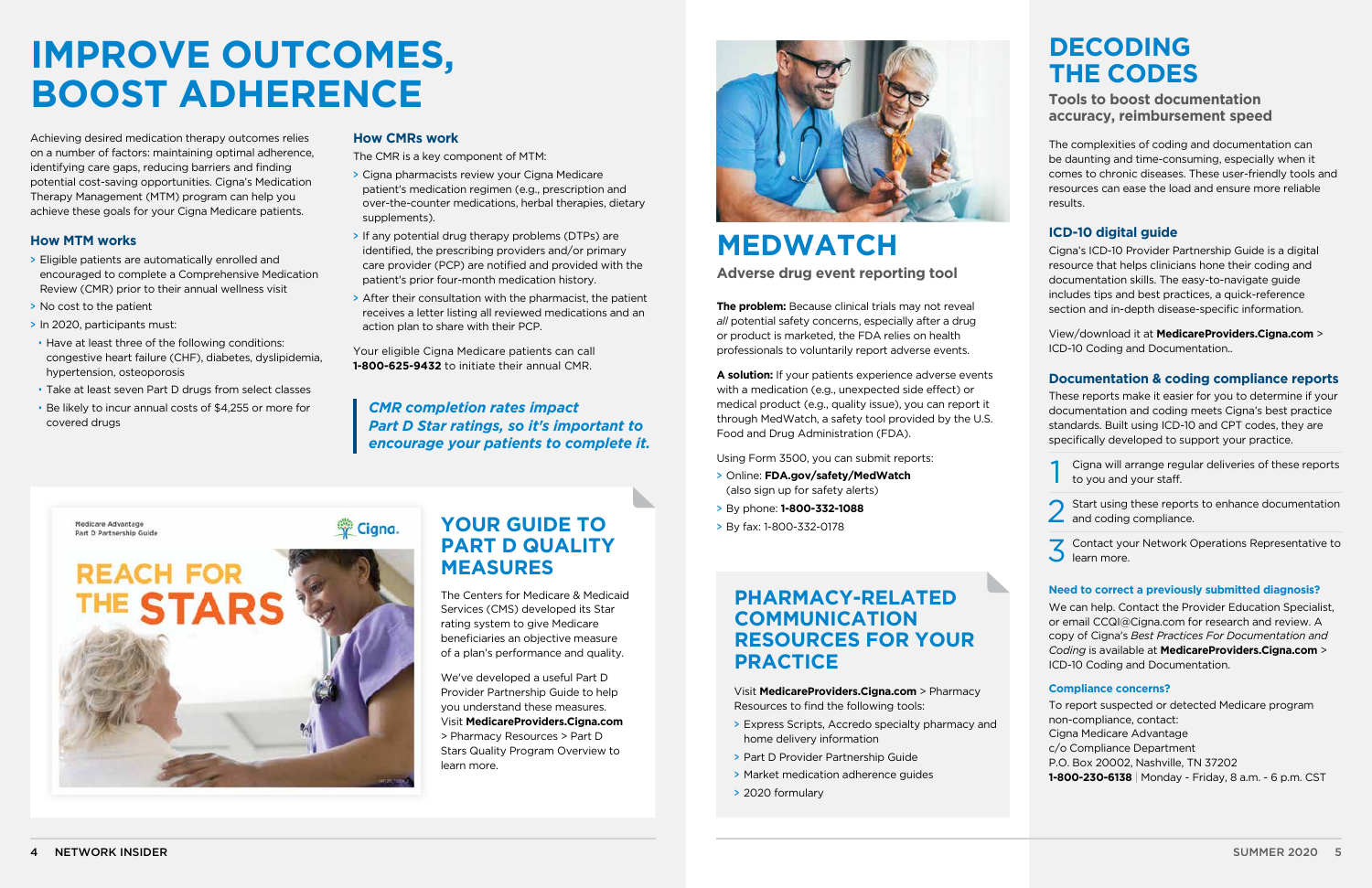# <span id="page-3-0"></span>**OFFERING EXTRA CARE FOR COMPLEX HEALTH CONDITIONS**

#### **Medicare Advantage programs provide collaborative support**

Medically complex patients benefit from tailored interventions. Cigna's patient support programs\* can serve as a customizable adjunct to your treatment plans for these patients. All programs are offered at no additional cost to the patient and don't replace the PCP.

Supported by a multidisciplinary team of professionals experienced in the clinical management of medically complex patients, these programs enable early intervention for your Cigna Medicare patients with medical, pharmaceutical or behavioral health needs who would benefit from:

- > Improved self-management skills
- > Referrals to adjunct programs
- > Short term and/or complex care management
- > Assistance coordinating plan benefits and/or community resources
- > Targeted efforts to prevent or manage exacerbations
- > Closing gaps in preventive care measures
- > Better medication management (see [page 4](#page-2-0) for Part D patient program information)



| <b>IN-HOME PROGRAMS</b>                                                                                                                                                                       |                                                                                                                |                                                                                                                                                                                                                         |                                                                                                                                            |  |  |
|-----------------------------------------------------------------------------------------------------------------------------------------------------------------------------------------------|----------------------------------------------------------------------------------------------------------------|-------------------------------------------------------------------------------------------------------------------------------------------------------------------------------------------------------------------------|--------------------------------------------------------------------------------------------------------------------------------------------|--|--|
| Program                                                                                                                                                                                       | <b>Partner</b>                                                                                                 | <b>Who qualifies?</b>                                                                                                                                                                                                   | For program/patient<br>information or to make a<br>referral, contact your Network<br><b>Operations Representative, or:</b>                 |  |  |
| <b>Chronic conditions</b>                                                                                                                                                                     |                                                                                                                |                                                                                                                                                                                                                         |                                                                                                                                            |  |  |
| > Focuses on top health care<br>utilizers<br>> Improves the health of patients<br>needing in-home support<br>> Develops personalized care plans                                               | Alegis Care®<br>AlegisCare.com                                                                                 | Patients who are chronically<br>ill with multiple uncontrolled<br>comorbidities, homebound<br>and lack access to care                                                                                                   | > Referrals:<br>CignaRefer_Help@Cigna.com<br>> Information: Alegis Care at<br>Info@AlegisCare.com                                          |  |  |
| <b>Palliative care</b>                                                                                                                                                                        |                                                                                                                |                                                                                                                                                                                                                         |                                                                                                                                            |  |  |
| > Reduces hospitalization risk<br>> Manages symptoms<br>> Improves quality of life<br>> Organizes the home<br>environment for better care<br>delivery<br>> Provides advanced care<br>planning | Aspire Health<br>aspire.com<br>& Alegis Care<br>AlegisCare.com<br>(partner depends<br>on patient<br>geography) | Patients with advanced<br>illness who require home-<br>based care; most commonly:<br>> CHF (Class III-IV)<br>> COPD (Stage III-IV)<br>$>$ ESRD<br>> Dementia<br>> Frailty and impaired<br>mechanical health<br>> Cancer | > Referrals:<br>CignaRefer_Help@Cigna.com<br>> Information: Aspire Health<br>at 1-844-232-0500 or<br>Alegis Care at<br>Info@AlegisCare.com |  |  |
| <b>Post-hospital transition of care</b>                                                                                                                                                       |                                                                                                                |                                                                                                                                                                                                                         |                                                                                                                                            |  |  |
| > Ensures a smooth transition<br>from hospital to home<br>> Reduced readmissions                                                                                                              | Alegis Care<br>AlegisCare.com                                                                                  | Patients with a strong<br>likelihood of a readmission<br>based on diagnoses,<br>comorbidities and/or<br>functional health status                                                                                        | > Information: Alegis Care at<br>Info@AlegisCare.com                                                                                       |  |  |

| <b>Who qualifies?</b>                                                                                                                               | For program/patient<br>information or to make a<br>referral, contact your Network<br><b>Operations Representative, or:</b>                                                       |
|-----------------------------------------------------------------------------------------------------------------------------------------------------|----------------------------------------------------------------------------------------------------------------------------------------------------------------------------------|
|                                                                                                                                                     |                                                                                                                                                                                  |
| Patients with untreated<br>behavioral health<br>conditions that exacerbate<br>serious physical health<br>conditions and drive high<br>medical costs | > Referrals:<br>CignaRefer Help@Cigna.com<br>> Information: Ontrak at<br>1-866-321-6560 or<br>Cigna Behavioral Health at<br>1-800-866-6534                                       |
| intervention                                                                                                                                        |                                                                                                                                                                                  |
| Patients with CHF                                                                                                                                   | > Referrals:<br>CignaRefer_Help@Cigna.com<br>> Information: Patient<br>Advocacy and<br>Support Services at<br>Pass@Medtronic.com or<br>call 1-866-569-2843                       |
|                                                                                                                                                     |                                                                                                                                                                                  |
| Patients with pre-diabetes<br>and qualifying lab work                                                                                               | > Provider referral forms:<br>soleranetwork.com/<br>medicaredpp (requires<br>recent blood value and BMI<br>to confirm eligibility)<br>> Information: Solera at<br>1-877-486-0141 |



### Together, all the way.

#### **DISEASE-SPECIFIC PROGRAMS Program Partner Behavioral health** > Uses predictive analytics to identify care-avoidant patients > Works with patients on selfidentified health issues > Provides medical, therapy and coaching interventions Ontrak **[ontrak-inc.com](http://ontrak-inc.com) Congestive heart failure (CHF) remote monitoring and** > Conducts daily health checks > Contacts the patient if results show an increased risk > Notifies provider if intervention is required Medtronic Care Management Services (MCMS) **[Medtronic.com](https://www.medtronic.com/us-en/index.html) Medicare Diabetes Prevention Program** > Developed by the Centers for Disease Control and Prevention > Promotes healthy lifestyles and weight loss to reduce Type 2 diabetes risk Solera **[soleranetwork.com](http://soleranetwork.com)** \* Clinical patient support programs are not available in all geographical areas.

To learn more about our Care Management Program, contact your Network Operations Representative or email [CareManagement@Cigna.com.](mailto:CareManagement@Cigna.com)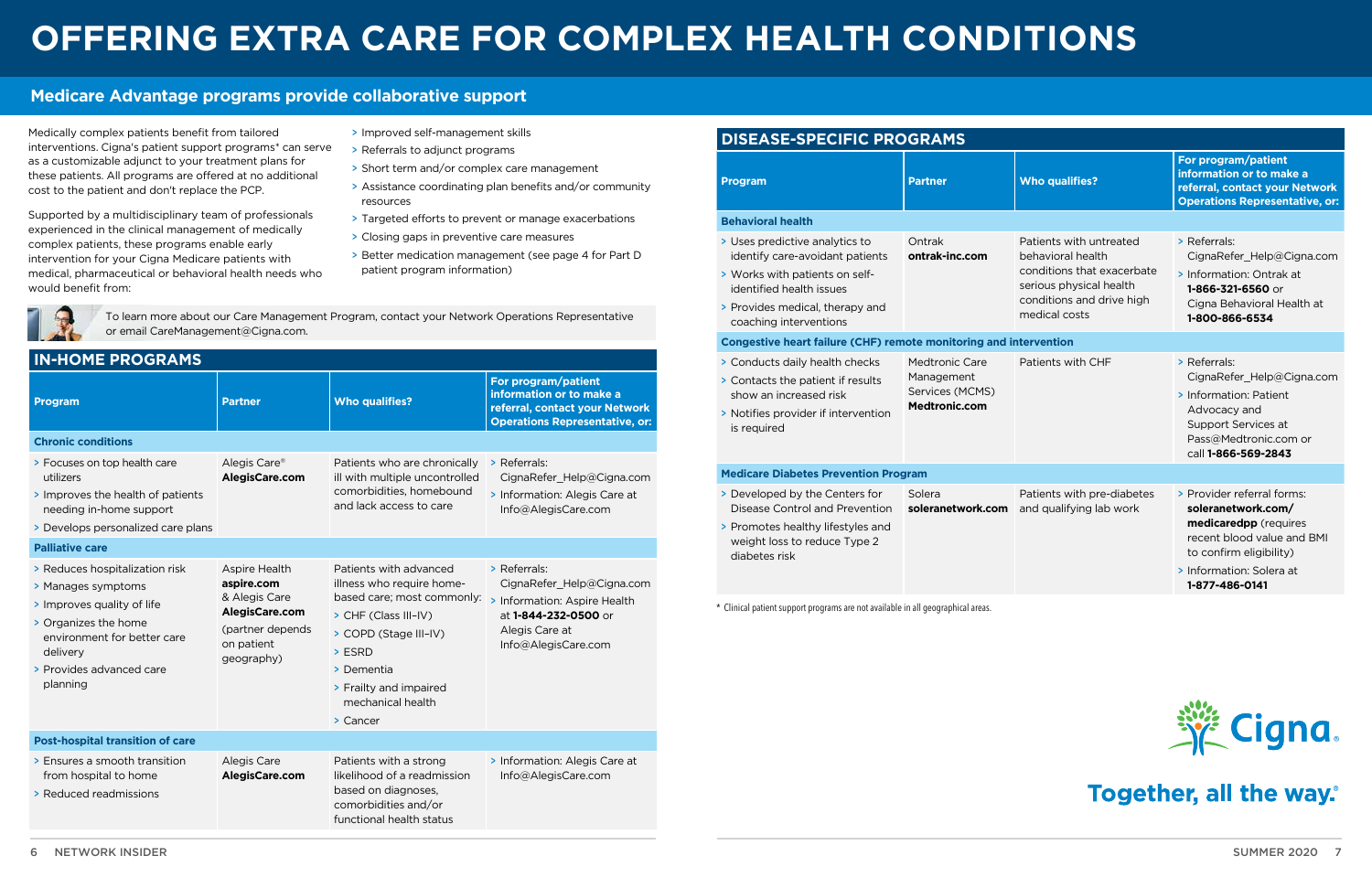## **A QUICK SHOT ON VACCINE REIMBURSEMENT**

**Risk usually determines Part B or Part D coverage**

With common flu season ahead, we make it easier for Medicare providers to stay up to speed on those vaccines that should be reimbursed under Part B and under Part D.

Whether for injection or nasal mist, process **flu** vaccine reimbursements through Part B; **pneumococcal** vaccines (Prevnar 13 and Pneumovax 23) also fall into this category.

With other kinds of vaccines, a patient's risk level often determines how they should be processed. Higher risk falls under Part B; low risk, Part D. For example:

> **Hepatitis B** should be processed through Part B for patients with intermediate- or high-risk factors like end-stage renal disease, IV drug use, whether they're homosexual men and other indicators. Low-risk patients are processed under Part D.

- $\triangleright$  Earn APA PRA\* Category 1 credits<sup>™</sup> with coding education on demand as well as live webinars.
- experts. Guide. CareAllies®, a Cigna business, has an extensive and successful history of innovative value-based provider collaborations. Register at: **events.CareAllies.com/ ValuableInsights**, or email [Info@CareAllies.com](mailto:info@CareAllies.com) with questions. Once registered, you'll be notified when new resources are added.
- > Learn best practice coding updates from subject matter > Stay up to date with our ICD-10 Provider Partnership
- > **Tetanus** should be processed under Part B when necessary due to an injury, but under Part D when given as general prevention.
- > **Varicella** (shingles, chickenpox) vaccines are always processed under Part D.

Whether you're just beginning your transition to valuebased care or are well on your way, you can increase your knowledge through *Valuable Insights*, a free, online education series that enables you to:



In general, vaccinations given because of injury or direct exposure to disease are covered under Part B. Prophylactic vaccines other than influenza and pneumococcal fall under Part D.

We've made vaccination reimbursement quicker and easier. Visit **[MedicareProviders.Cigna.com](https://medicareproviders.cigna.com/)** > Pharmacy Resources > Vaccines Quick Reference Guide.

# **EARN CME CREDITS WITH THESE OPPORTUNITIES**

#### **ICD-10 coding education**

Accurate documentation and coding can be complex and time-consuming, but it also offers valuable benefits for you and your practice. Cigna makes it easy for you to advance your skills in this area and earn free CME credits.

Visit **[MedicareProviders.Cigna.com](https://medicareproviders.cigna.com/)** > ICD-10 Coding and Documentation for details, or email [CCQI@Cigna.com](mailto:CCQI%40Cigna.com?subject=).

#### **CareAllies** *Valuable Insights* **education series**

- > Earn AMA PRA\* Category 1 credits with *Valuable Insights*  on-demand webcasts.\*\*
- > Learn quickly and on the go with *Valuable Insights* podcasts.
- > Get industry updates from subject matter experts with *Valuable Insights* alerts.

### **CIGNA'S QUALITY OF CARE REVIEW Help with swift resolution of patient grievances**

Here are a few things you should know:

> CMS mandates all cases be reviewed and closed within 30 days. Therefore, if you receive a request for medical records, be sure to submit the requested information as soon as possible. We'll make up to three medical record requests

- experienced.
- before closing a case.
- 

> All QOC cases are confidential and peer-review protected.

## **COVID-19 INFORMATION AND RESOURCES**

- \* American Medical Association Physician's Recognition Award
- \*\* This activity has been planned and implemented in accordance with the accreditation requirements and policies of the Accreditation Council for Continuing Medical Education (ACCME) through the joint providership of the Illinois Academy of Family Physicians and CareAllies. The Illinois Academy of Family Physicians is accredited by the ACCME to provide continuing medical education for physicians.
- Patient grievances are evaluated by Cigna's Quality of Care (QOC) review team.
- > Grievances are based on patients' perceptions of the care/services they

The COVID-19 pandemic is a medical moving target, so we've made resources available online to help providers navigate the upheaval. Visit **[MedicareProviders.Cigna.com](https://medicareproviders.cigna.com/)** for the latest guidance on:

- > Authorization guidelines
- > Screening/testing and treatment
- > Telehealth
- > CPT and diagnosis list
- > Frequently asked questions



# <span id="page-4-0"></span>**CIGNA UPDATES**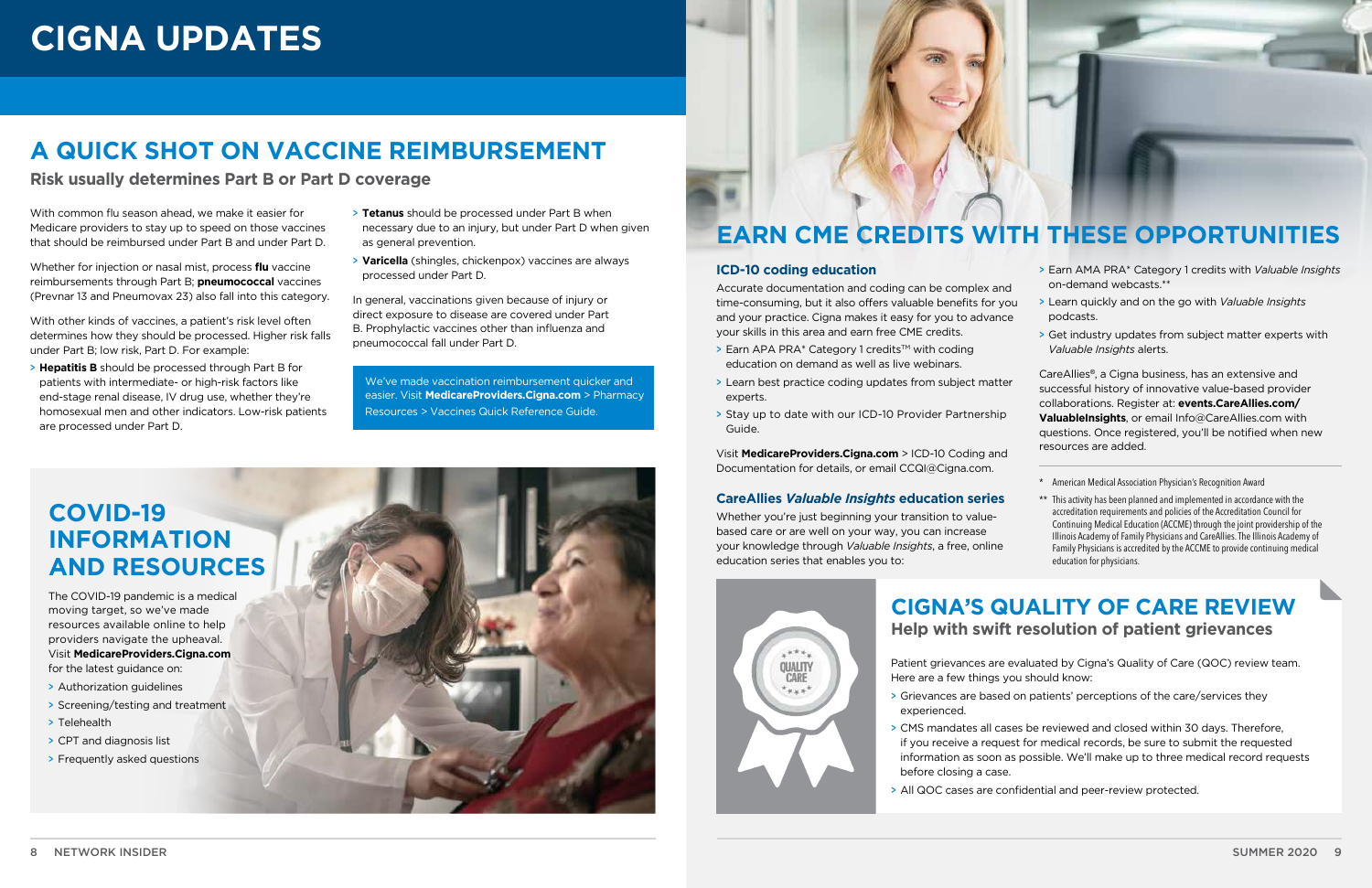# <span id="page-5-0"></span>**IMPROVE PERCEPTIONS, INCREASE STAR RATINGS**

Remember:

Step one

**Tools you can use to communicate**

Medicare Star ratings reflect patients' perceptions about the care they receive from their providers. These patient-facing educational tools can help improve these perceptions at no cost to your practice:

- > Postcards
- > Posters and brochures about:
- Fall risk
- Urinary incontinence
- Physical activity
- Depression
- Vaccinations
- > CDC flu fliers and posters
- > Survey reminder tent cards

Contact your Network Operations Representative to order, or send an email to [CAHPSandHOS@Cigna.com](mailto:Cahpsandhos@Cigna.com)  (include the state you practice in).

# **HELP PATIENTS FIND YOU**

### **Is your Cigna Medicare Provider Directory listing up to date?**

This is how our Medicare patients find you and see if you're accepting new patients. Pick one of these three easy choices to update your listings:

#### 1 **The Council for Affordable Quality Healthcare (CAQH)**

> If you're enrolled with CAQH, update your listing at **[proview.caqh.org/PO](https://proview.caqh.org/PO)** or by calling **1-888-600-9802**.

#### 2 **[CignaMedicare.com](http://CignaMedicare.com)**

- > Visit **[CignaMedicare.com](http://CignaMedicare.com)** > Find a Doctor and enter your name.
- and submit.

> To update your listing, click on Report incorrect information, enter your contact information in the comments field

| эM    |  |
|-------|--|
| /e    |  |
| ırred |  |
|       |  |
|       |  |
| d     |  |
| nes   |  |
|       |  |

### 3 **Email or fax your market representative**

*Positive patient experiences offer enormous benefits for your practice, such as trust and loyalty, and contribute to positive health outcomes, including better medication adherence.*

|                                                                                | Open, honest conversation is the key to a healthier, happier life.                                                                                                                                                        |                                                                                  |
|--------------------------------------------------------------------------------|---------------------------------------------------------------------------------------------------------------------------------------------------------------------------------------------------------------------------|----------------------------------------------------------------------------------|
| <b>DON'T FEEL EMBABRASSED.</b>                                                 | Hany conditions are common whong dider adults - and your doctor answers.<br>the following questions many times a day. It's important to talk about<br>these lasues - even if you are not currently experiencing problems. |                                                                                  |
| ASK YOUR DOCTOR:                                                               | <b>TELL YOUR DOCTOR IF YOU EXPERIENCE:</b>                                                                                                                                                                                |                                                                                  |
| 1. While should 1<br><b><i>Introv shout adming</i></b><br><b>Incontinence?</b> | Links of blankfor portray<br>Constitute in Galage<br>R. Frequent, unpers<br>trips to tailivealers                                                                                                                         | · Fortul unneting<br>- Or Bildeted Ah saction<br>C Side affairs of<br>medication |
| 2. What should<br>I love attack<br>preventing fata?                            | · Raisman productor<br>· Didutrees on<br>Walden changes<br>Pressure troping                                                                                                                                               | · Problems walking<br>- stanity<br>Scienthess<br>of masterstom                   |
| 3. IRFAM Mintrald I leminer<br>alan c depression?                              | · Sadruzzi or "the blues"<br>Discussionships                                                                                                                                                                              | · Fattgule<br>. Sale officers<br>Information to                                  |
| A What should<br>1 leisung atteint<br>Tytheling layons                         | · Recent emph<br>jan/A de Tolsa<br>* Wassington<br>. Fasting-out of breath.<br>Tell your doctor if you started a new exercise program.                                                                                    | <b>R. Futbook</b><br>Other physical<br><b>Euroscitorys</b>                       |
| «PROVIDER LOGO»                                                                |                                                                                                                                                                                                                           | Cigna.                                                                           |



Cigna

Cigna.

# **MIPS COLUMN ADDED TO EOP**

The Explanation of Payment (EOP) form for providers has been updated with a ne column under MIPS (Merit-based Incentiv Payment System). This EOP update occur on July 31 and applies to non-contracted providers participating through CMS's Quality Payment Program, which is aimed at improving treatment value and outcon through incentives and penalties.

Non-contracted providers who receive an incentive payment will see it displayed as a negative dollar amount in the MIPS column. If they're assessed a penalty, it's shown as a positive dollar amount.

Contracted providers, however, will always see \$0.00 as the amount in the column.

Our EOP redesign now offers simpler navigation, which can save time for your staff.

| LISTING:                                     | EMAIL:                           | FAX:                        |
|----------------------------------------------|----------------------------------|-----------------------------|
| AL, GA, NC, SC, FL, MS                       | ALPDVTeam@Cigna.com              | 1-877-720-3859              |
| <b>AZ</b>                                    | AZMA_PDV@Cigna.com               | 1-888-230-7302              |
| <b>CO</b>                                    | CoDocs@Cigna.com                 | 1-855-595-2211/860-907-8933 |
| IL                                           | IL-PDV@Cigna.com                 | 1-855-595-2211/860-907-8933 |
| <b>KC</b>                                    | KC-PDV@Cigna.com                 | 1-855-595-2211/860-907-8933 |
| <b>MAPA</b>                                  | MAPA_PDV_Team@Cigna.com          | 1-866-790-8599              |
| <b>TN</b>                                    | TNDocs@Cigna.com                 | 1-855-595-2211/860-907-8933 |
| <b>TX Medicare</b><br><b>Advantage Plans</b> | TX_PDV_Team@Cigna.com            | 1-855-694-2717              |
| <b>Medicaid and</b><br><b>MMP Plans</b>      | ProviderDataValidation@Cigna.com | 1-877-440-9336              |